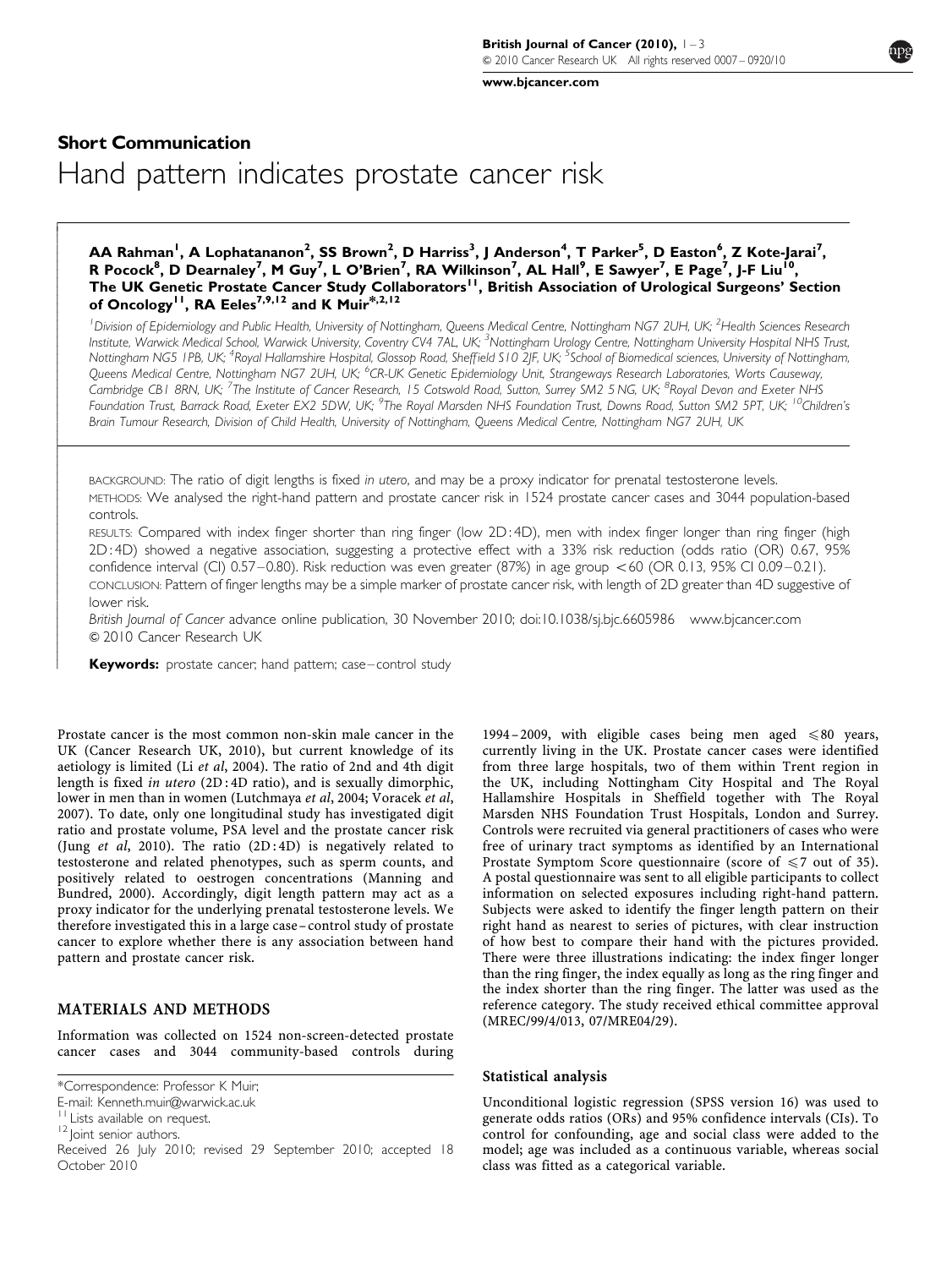#### RESULTS

2

Response rates to the questionnaire for cases and controls were 83 and 70%, respectively. The general characteristics of the study population are shown in Table 1. The median age of advanced cases is higher than that of the controls (62 compared with 57). Subjects with past smoking history appeared to show a small increase in risk compared with non-smokers (OR 1.20, 95% CI 1.03 –1.39). Social class, education and marital status were not associated with prostate cancer risk (all CIs include 1). More than 90% of subjects were Caucasian.

Table 2 shows risk estimates for fingers reported to be of approximately equal length and index finger longer than ring finger length and as compared with index shorter than ring finger pattern; the latter reported pattern showing a statistically significant decreased prostate cancer risk with an OR of 0.67; 95%  $CI$  0.57 – 0.80.

Table I General characteristics of study population

| <b>Characteristics</b>                                        | <b>Advanced cases</b><br>Controls<br>$(n=3044)$<br>$(n = 1524)$ |                                                     | <b>OR (95% CI</b><br>$lower-upper)$ <sup>†</sup>                              |  |
|---------------------------------------------------------------|-----------------------------------------------------------------|-----------------------------------------------------|-------------------------------------------------------------------------------|--|
| Median age                                                    | $62(36-80)$                                                     | $57(30-80)$                                         | $1.09$ $(1.08 - 1.10)$                                                        |  |
| Smoking<br>Never<br>Ex-smokers<br><b>Smokers</b>              | 500 (32.6)<br>819 (53.4)<br>215(14.0)                           | 1104(37.5)<br>1359 (44.7)<br>543 (17.9)             | 1.00<br>$1.20$ (1.03 - 1.39)<br>$1.03$ $(0.84 - 1.27)$                        |  |
| Social class <sup>a</sup><br>$ -  $<br>$IIIN-IIIM$<br>$IV-V$  | 704 (47.3)<br>658 (44.2)<br>126(8.5)                            | 1442 (48.7)<br>1319(44.5)<br>200(6.8)               | 1.00<br>$1.07$ (0.94 - 1.23)<br>$1.15(0.89 - 1.50)$                           |  |
| <b>F</b> ducation<br>None<br>GCSE<br>A level<br>Higher degree | 549 (36.6)<br>246 (16.4)<br>91(6.1)<br>614(40.9)                | 708 (25.2)<br>552 (19.6)<br>203(7.2)<br>1349 (48.0) | 1.00<br>$0.81(0.66 - 1.00)$<br>$0.75(0.55 - 1.01)$<br>$0.77(0.64 - 0.92)$     |  |
| Marital status<br>Married<br>Ex-married<br>Single             | 1246 (81.8)<br>207 (13.6)<br>71(4.7)                            | 2585 (84.9)<br>329(10.8)<br>129(4.2)                | 1.00<br>$1.19(0.97 - 1.46)$<br>$1.31(0.95 - 1.81)$                            |  |
| Ethnicity<br>White<br><b>Black</b><br>Asian<br>Others         | 1466 (96.4)<br>29(1.9)<br>9(0.6)<br>16(1.1)                     | 2954 (96.9)<br>33(1.1)<br>40(1.3)<br>20(0.7)        | 1.00<br>$2.40$ (1.38 - 4.15)<br>$0.59$ $(0.27 - 1.25)$<br>$1.91(0.91 - 3.97)$ |  |

Abbreviations:  $CI =$  confidence interval;  $GCSE =$  General Certificate of Secondary Education; OR = odds ratio. <sup>†</sup>Adjusted for age. <sup>a</sup>Categories of social class were made by identifying longest held job by participants.

Table 2 Right-hand pattern and prostate cancer risk

| <b>Finger</b><br>pattern   | <b>Advanced</b><br>cases $(\%)$ | Controls<br>(%)           |      | 95% CI<br>$ORa$ lower-upper P-value |         |
|----------------------------|---------------------------------|---------------------------|------|-------------------------------------|---------|
| Index shorter<br>than ring | 872 (57.2)                      | 1570 (51.6)               | 1.00 |                                     |         |
| Index equal to ring        | 305 (20.0)                      | 538 (17.7)                | 1.05 | $0.88 - 1.25$                       | 0.580   |
| Index longer<br>than ring  | 347 (22.8)                      | 936 (30.8)                | 0.67 | $0.57 - 0.80$                       | < 0.001 |
| Total                      |                                 | 1524 (100.0) 3044 (100.0) |      |                                     |         |

Abbreviations:  $CI =$  confidence interval;  $OR =$  odds ratio.  $^a$ Adjusted for age and social class.

## DISCUSSION

The study was a large case – control study with data collected over a period of 15 years, with similar rates of cases and controls recruitment. The subjects were asked to self-identify their pattern of index (2D) as compared to ring finger (4D). The results showed a negative association between length of 2D greater than 4D and prostate cancer risk (OR 0.67, 95% CI 0.57 –0.80) in all ages and at ages  $<$  60 (OR 0.13, 95% CI 0.09 – 0.21) (results not shown). These negative associations suspect that lower prenatal activity of testosterone is protective against prostate cancer later in life.

The only study to investigate the relationship between digit length pattern and prostate cancer is the Korean Cohort study (366 subjects), which found a significant negative association between digit ratio and PSA ( $r = -0140$ ,  $P = 0.007$ ) (Jung *et al*[, 2010](#page-2-0)). Those with lower digit ratio had higher mean PSA level and higher risk of prostate biopsy (OR 1.75, 95% CI 1.07 –2.84) and prostate cancer (OR 3.22, 95% CI 1.33–7.78).

Pictures of the right hand were provided to aid the response as there is a greater sex difference in 2D : 4D on the right hand than on the left hand ([Williams](#page-2-0) et al, 2000). The procedure was particularly successful in terms of response rate (99% of eligible subjects responded to the question).

It has been suggested that intrauterine exposure of hormones influences the development of other adult-onset diseases ([Manning](#page-2-0) [and Bundred, 2000](#page-2-0)), including a large study on finger pattern and osteoarthritis risk, in which lower digit ratio was associated with osteoarthritis [\(Zhang](#page-2-0) et al, 2008). In the latter study, digit lengths were physically measured on hand radiographs using vernier callipers to achieve a high degree of accuracy and repeatability. This was considered impractical and unethical for our study; hence, hand radiographs were not used. Instead, we used a simpler way to identify the pattern of 2nd and 4th finger by self-reported comparison of the hand with pictures. The self-reported finger length, however, raises the possibility of measurement error, as discussed by Caswell and Manning. In their study, they used two different approaches to measure 2D : 4D, including finger length measured from photocopies of the ventral surface of hands (photo 2D : 4D) and self-reported finger length measured directly from the finger  $(S - R 2D : 4D)$ . The results suggested that self-reported 2D : 4D showed some more extreme values when compared with photo 2D : 4D. It was concluded, however, that a large sample size would reduce the effect size of this [\(Caswell and Manning, 2009\)](#page-2-0); hence, this possible error is unlikely to have a large effect in our study.

The finger length relationship seen in our study is also in keeping with equivalent studies in breast cancer risk based on current understanding of the role of hormonal patterns in utero. Women with a high ratio of 2D : 4D (indicative of higher prenatal oestrogen exposure) are at greater risk of breast cancer. Women with the more 'feminine' pattern of digit length (2D : 4D high – ring finger closer in length or shorter than the index finger) were also more likely to present at a younger age ([Manning and Bundred,](#page-2-0) [2000\)](#page-2-0).

Although finger length in humans has been studied for decades, its relationship with hormones has been determined only by one relatively small-scale study ([Lutchmaya](#page-2-0) et al, 2004). In humans, the growth and pattern of digits and the differentiation of gonads is controlled by the homeobox genes HOXA and HOXD. Therefore, gonadal foetal products such as testosterone may influence finger morphology ([Manning](#page-2-0) et al, 2003). For example, a high concentration of testosterone, indicating high prenatal testicular activity leads to low 2D : 4D ratio. The negative correlation between digit ratio and hormone profile has been used as a marker to predict offspring sex ratio and sporting ability [\(Robinson and Manning,](#page-2-0) [2000; Williams](#page-2-0) et al, 2000; [Manning and Taylor, 2001](#page-2-0); [Manning](#page-2-0) et al[, 2002](#page-2-0)). The ratio  $(2D:4D)$  is greater in the right hand than in the left hand, and has a higher sensitivity with foetal androgens